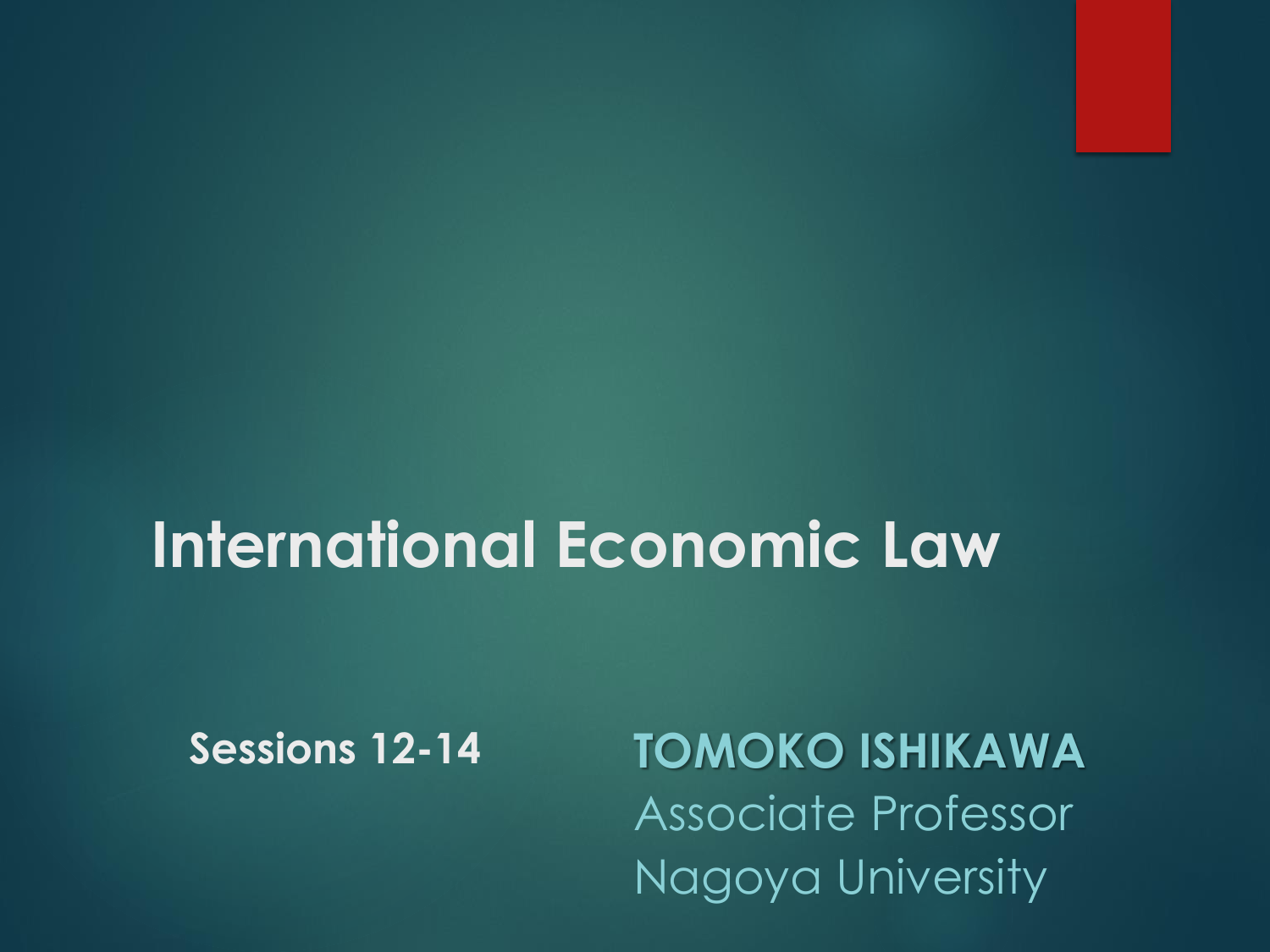#### Structure of the TRIPS Agreement

- ▶ Part I: general provisions and basic principles that apply to all the IP rights covered by the Agreement
- ▶ Part II: sub-divided into eight sections, covering different areas of IP protection.
- ▶ Part III: Member states' obligations with regard to enforcement of IP rights
- $\blacktriangleright$  The remainder: issues relating to the acquisition and maintenance of IP rights, institutional and procedural provisions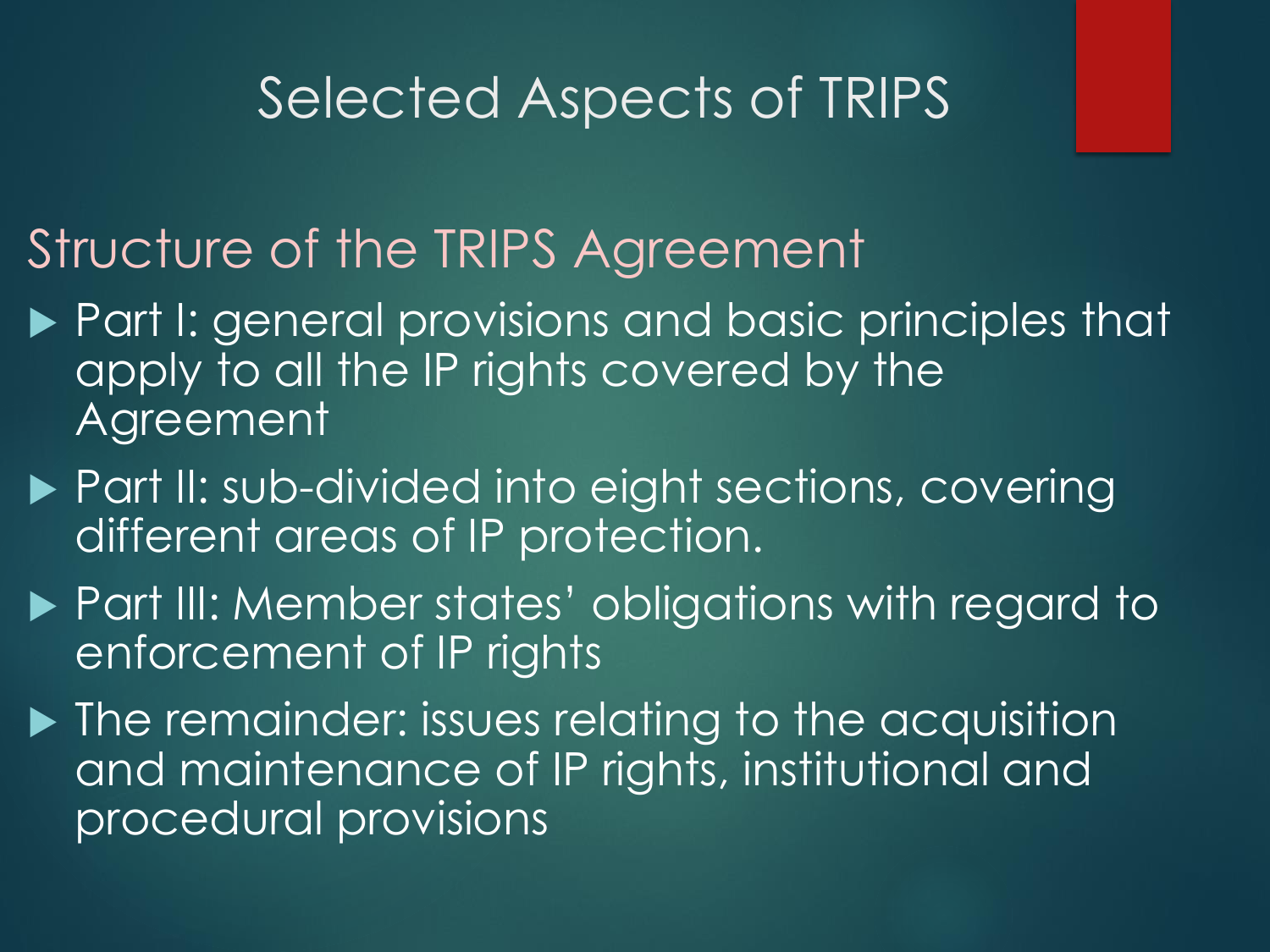# The origins of the TRIPS Agreement

**IF rights confer negative rights** 

- ▶ Origins of the TRIPS Agreement: limitations of pre-TRIPS regime
- ✓ Lack of effective enforcement standards and systems for the settlement of disputes
- ✓ Limited membership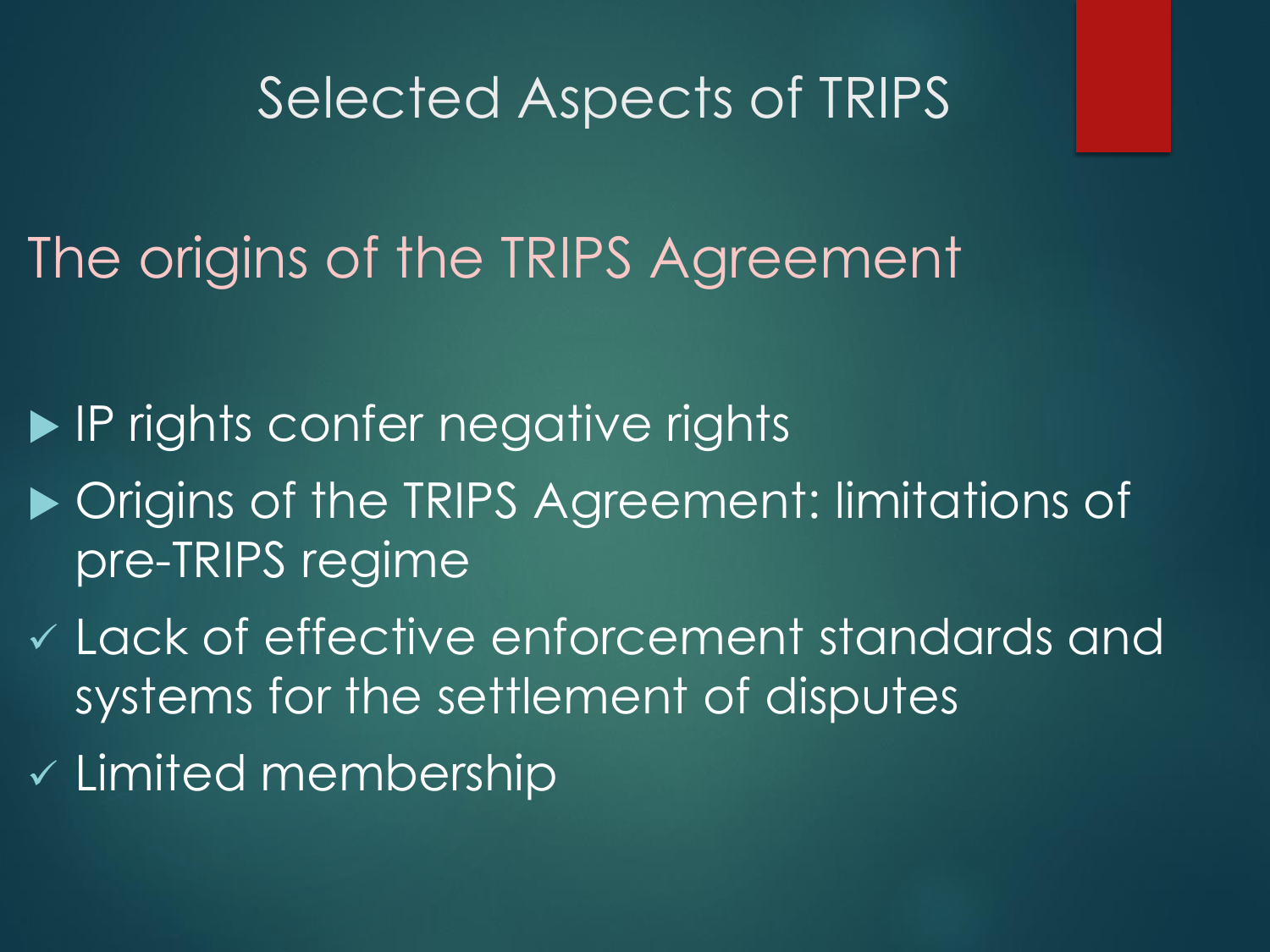Objectives and Principles of the TRIPS Agreement

#### **Preamble:**

"*Desiring* to reduce distortions and impediments to international trade, and taking into account the need to promote effective and adequate protection of intellectual property rights, and to ensure that measures and procedures to enforce intellectual property rights do not themselves become barriers to legitimate trade"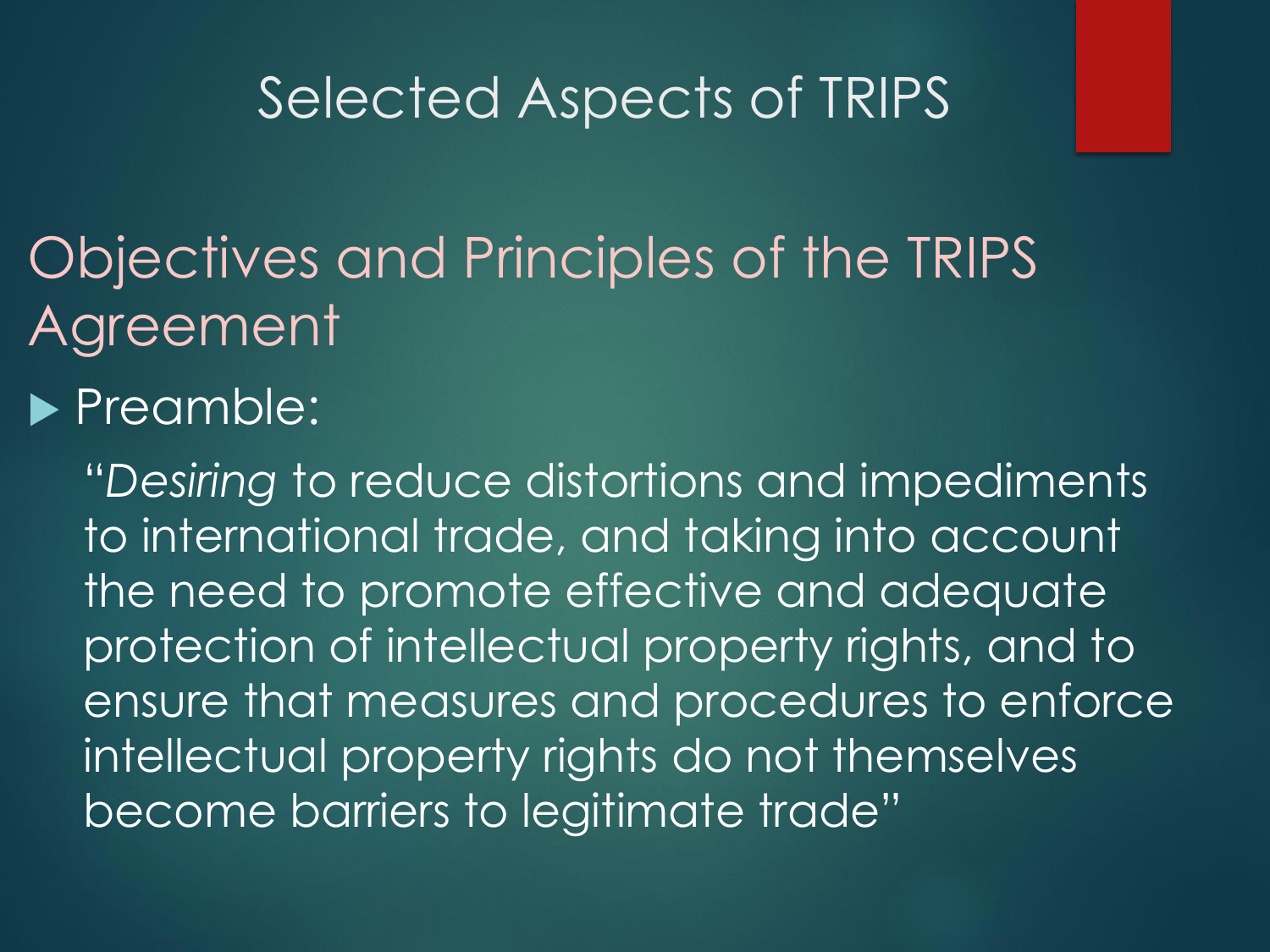Objectives and Principles of the TRIPS **Agreement** 

▶ Need for the balance between (a) the 'inducement to innovation' by rewarding creators of IP and (b) protecting the public interest in disseminating IP

#### Amendment of the TRIPS Agreement

Amendment of TRIPS took effect in 2017 - the first time since the organization opened its doors in 1995 that WTO accords have been amended (concerning imports medicines from third country producers under "compulsory licensing" arrangements)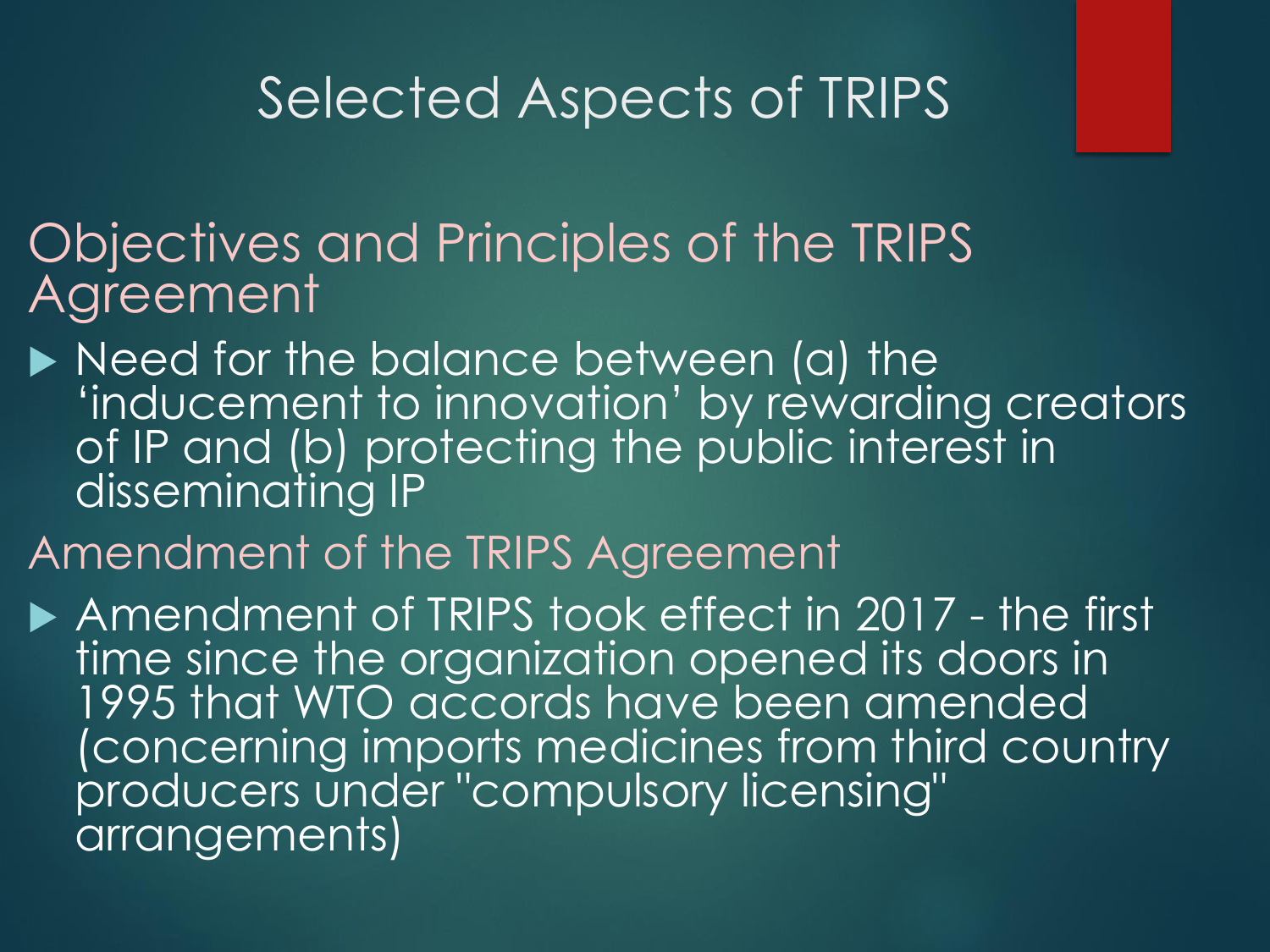#### Objectives and Principles of the TRIPS Agreement Article 7 Objectives

The protection and enforcement of intellectual property rights should contribute to the promotion of technological innovation and to the transfer and dissemination of technology, to the mutual advantage of producers and users of technological knowledge and in a manner conducive to social and economic welfare, and to a balance of rights and obligations.

#### Article 8 Principles

1. Members may, in formulating or amending their laws and regulations, adopt measures necessary to protect public health and nutrition, and to promote the public interest in sectors of vital importance to their socioeconomic and technological development, provided that such measures are consistent with the provisions of this Agreement.

2. Appropriate measures, provided that they are consistent with the provisions of this Agreement, may be needed to prevent the abuse of intellectual property rights by right holders or the resort to practices which unreasonably restrain trade or adversely affect the international transfer of technology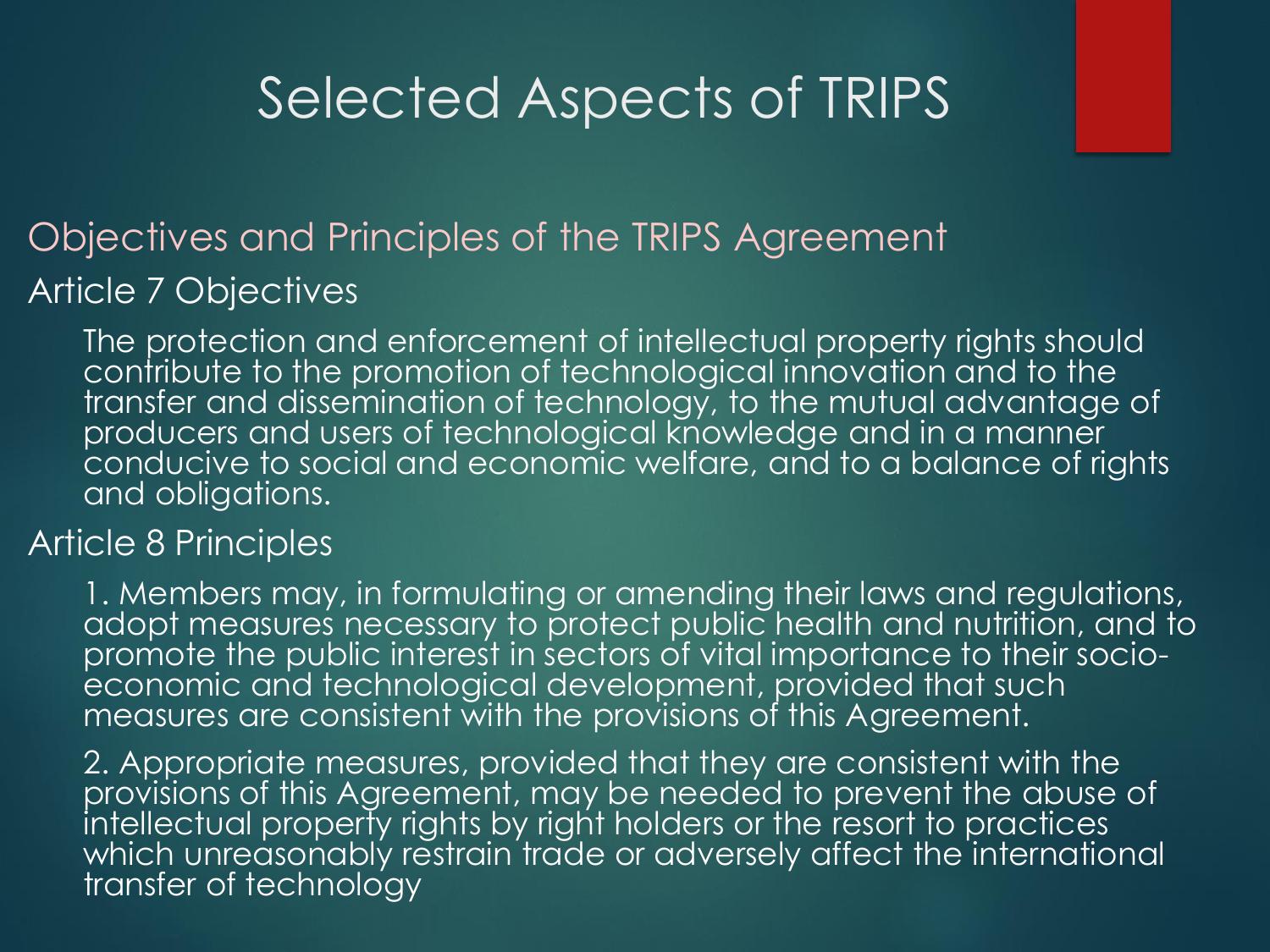# Substantive Scope of Application

Article 1.3

Members shall accord the treatment provided for in this Agreement to the nationals of other Members. In respect of the relevant intellectual property right, the nationals of other Members shall be understood as those natural or legal persons that would meet the criteria for eligibility for protection provided for in the Paris Convention (1967), the Berne Convention (1971), the Rome Convention and the Treaty on Intellectual Property in Respect of Integrated Circuits, were all Members of the WTO members of those conventions.

#### Article 1.2

For the purposes of this Agreement, the term "intellectual property" refers to all categories of intellectual property that are the subject of Sections 1 through 7 of Part II.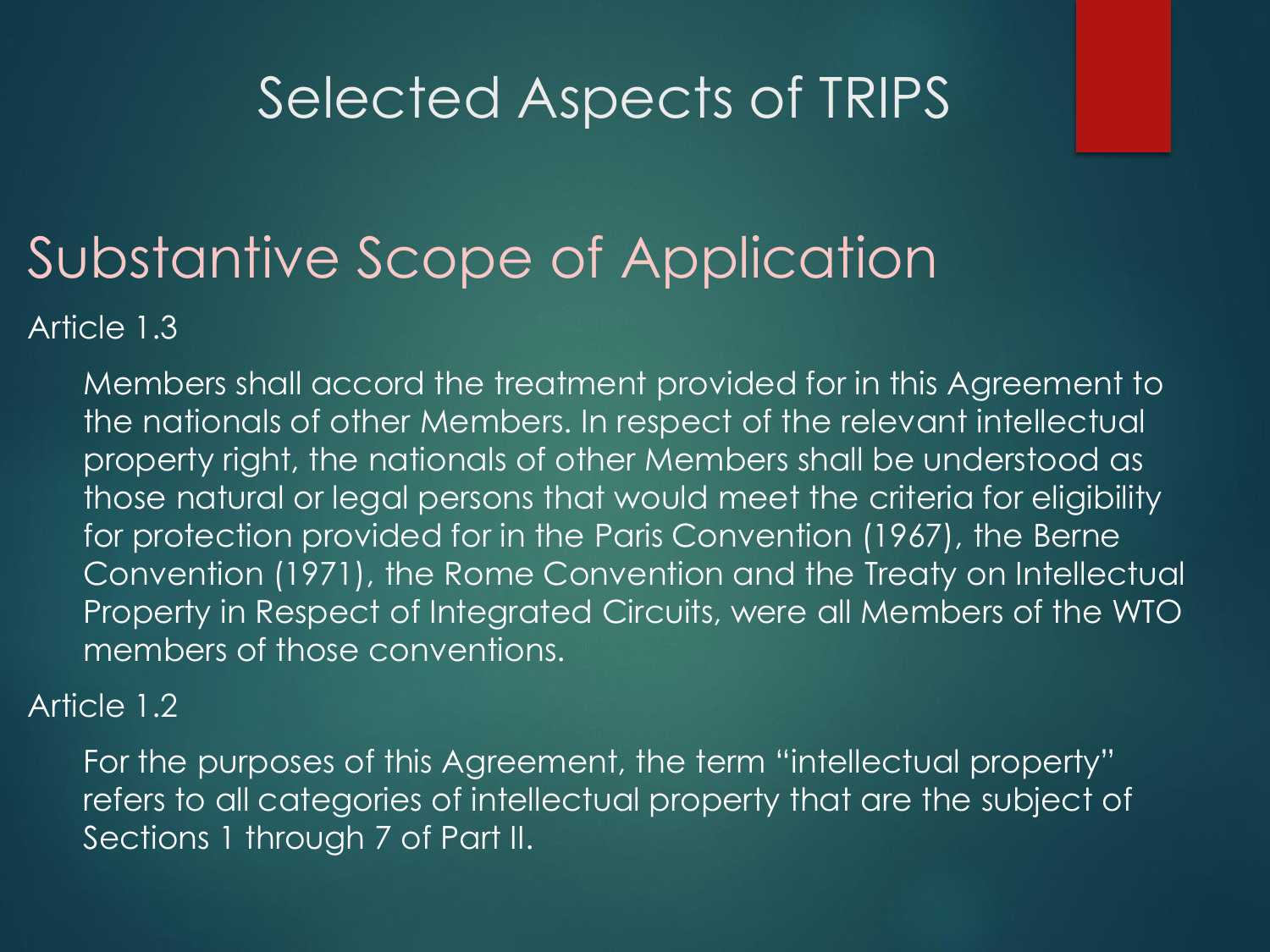# Substantive Scope of Application

- ▶ Sections 1 to 7 of Part II of the TRIPS Agreement cover:
- 1. Copyright and Related Rights
- 2. Trademarks
- 3. Geographical Indications
- 4. Industrial Designs
- 5. Patents
- 6. Layout-Designs (Topographies) of Integrated Circuits
- 7. Protection of Undisclosed Information
- $\blacktriangleright$  The title of these categories are not exhaustive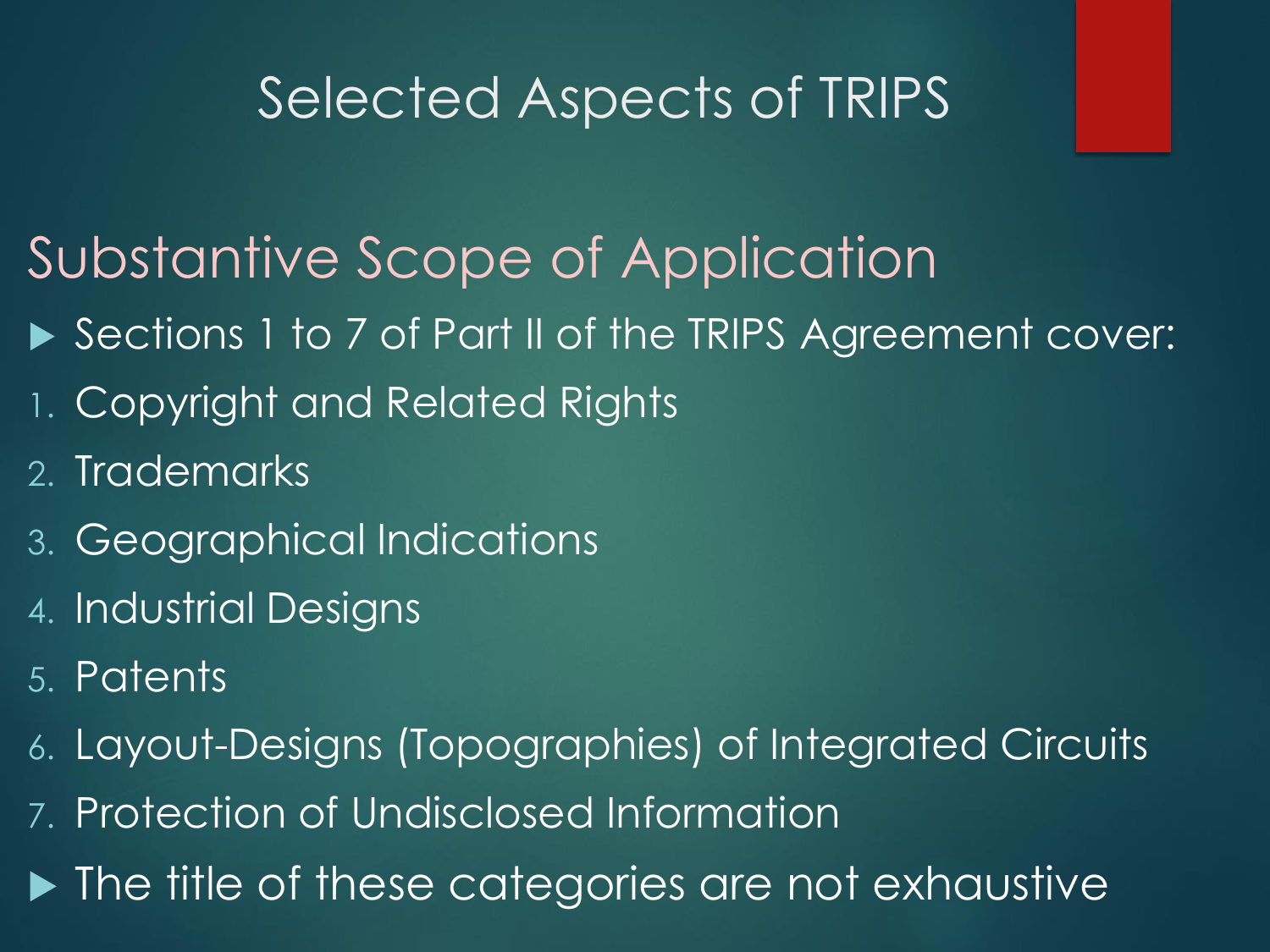# Temporal scope of application

Article 70.1

This Agreement does not give rise to obligations in respect of acts which occurred before the date of application of the Agreement for the Member in question

Article 70.2

Except as otherwise provided for in this Agreement, this Agreement gives rise to obligations in respect of all subject matter existing at the date of application of this Agreement for the Member in question, and which is protected in that Member on the said date, or which meets or comes subsequently to meet the criteria for protection under the terms of this Agreement.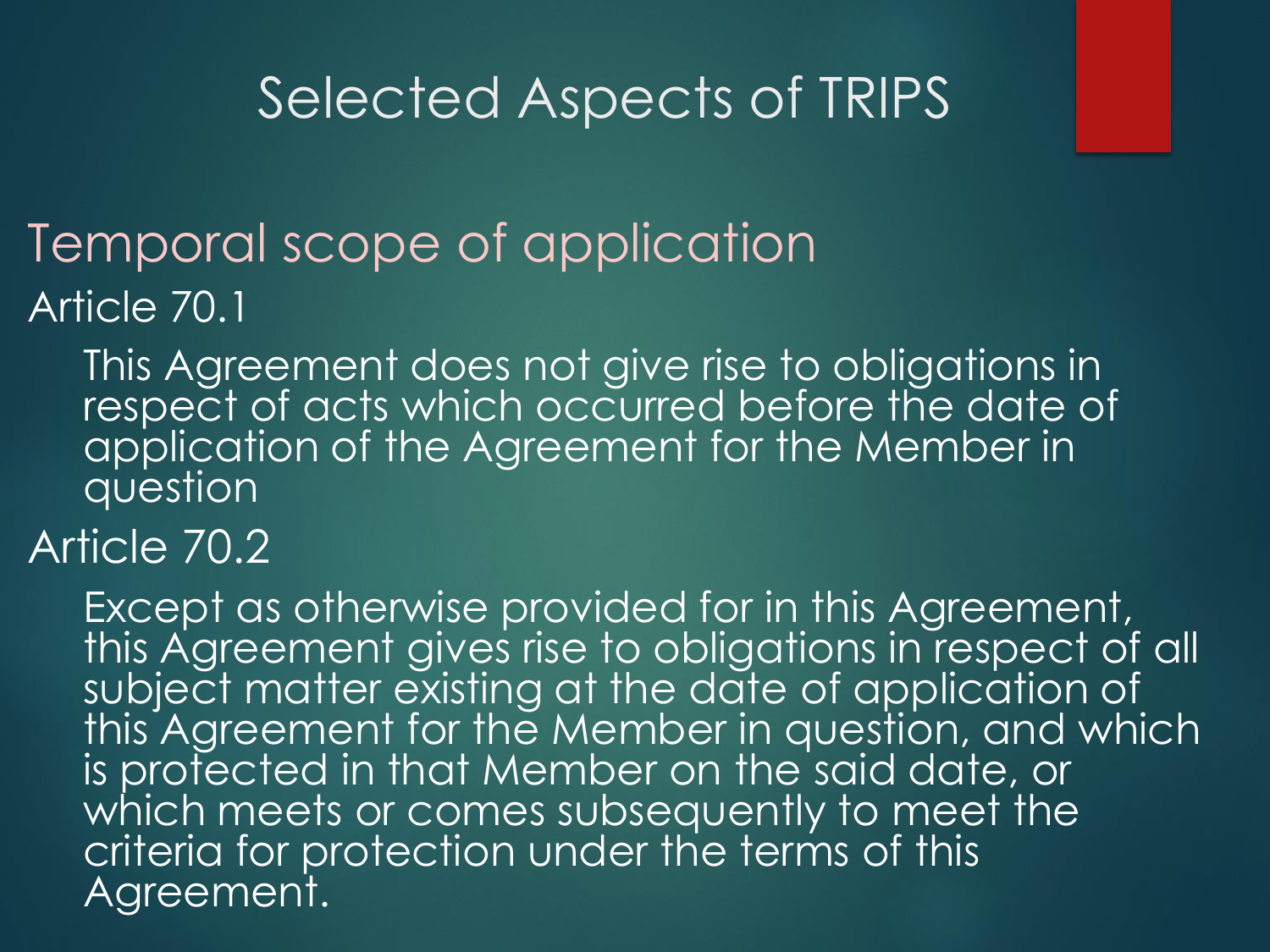# General provisions and basic principles Article 1.1

Members shall be free to determine the appropriate method of implementing the provisions of this Agreement within their own legal system and practice.

TRIPS Agreement as setting a minimum level of IP protection

#### Article 2

2. Nothing in Parts I to IV of this Agreement shall derogate from existing obligations that Members may have to each other under the Paris Convention, the Berne Convention, the Rome Convention and the Treaty on Intellectual Property in Respect of Integrated Circuits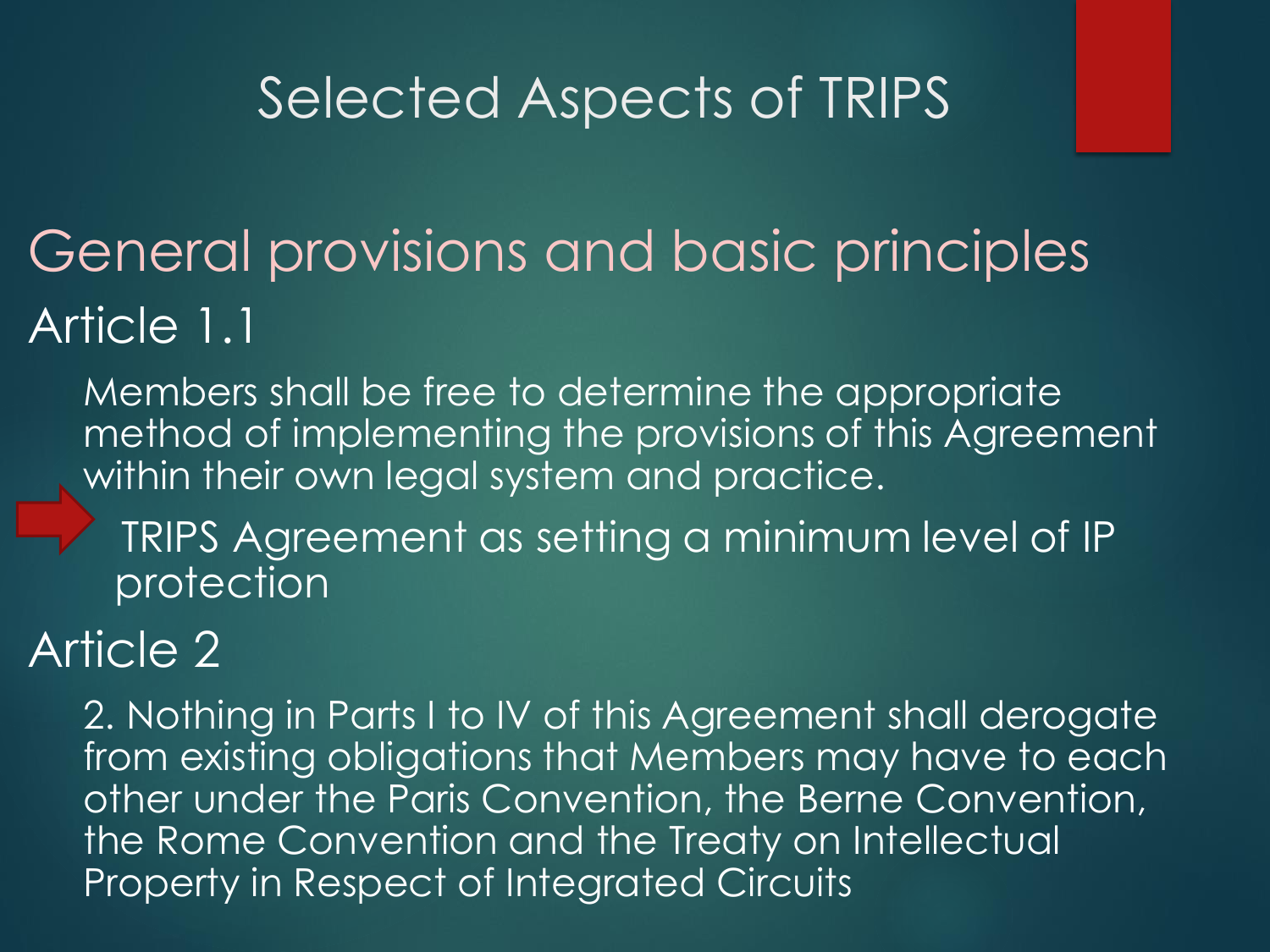### National Treatment Article 3

1. Each Member shall accord to the nationals of other Members treatment no less favourable than that it accords to its own nationals with regard to the protection (3) of intellectual property, subject to the exceptions already provided in, respectively, the Paris Convention (1967), the Berne Convention (1971), the Rome Convention or the Treaty on Intellectual Property in Respect of Integrated Circuits. In respect of performers, producers of phonograms and broadcasting organizations, this obligation only applies in respect of the rights provided under this Agreement. Any Member availing itself of the possibilities provided in Article 6 of the Berne Convention (1971) or paragraph 1(b) of Article 16 of the Rome Convention shall make a notification as foreseen in those provisions to the Council for TRIPS.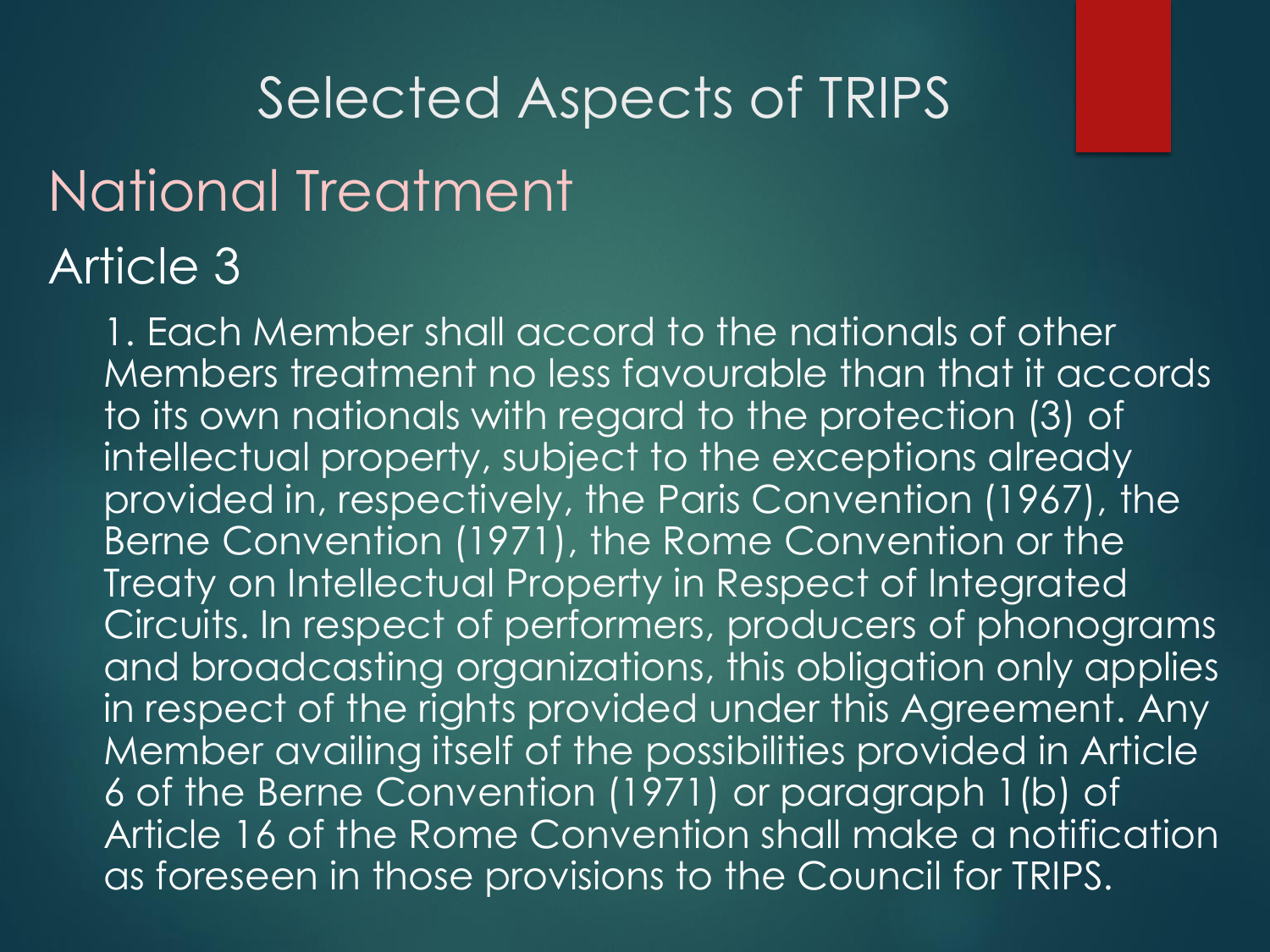Selected Aspects of TRIPS National Treatment If applies to 'nationals' rather than 'like products' or 'like services or like service suppliers'.

Why? IP rights are intangible and attach to an IP right holder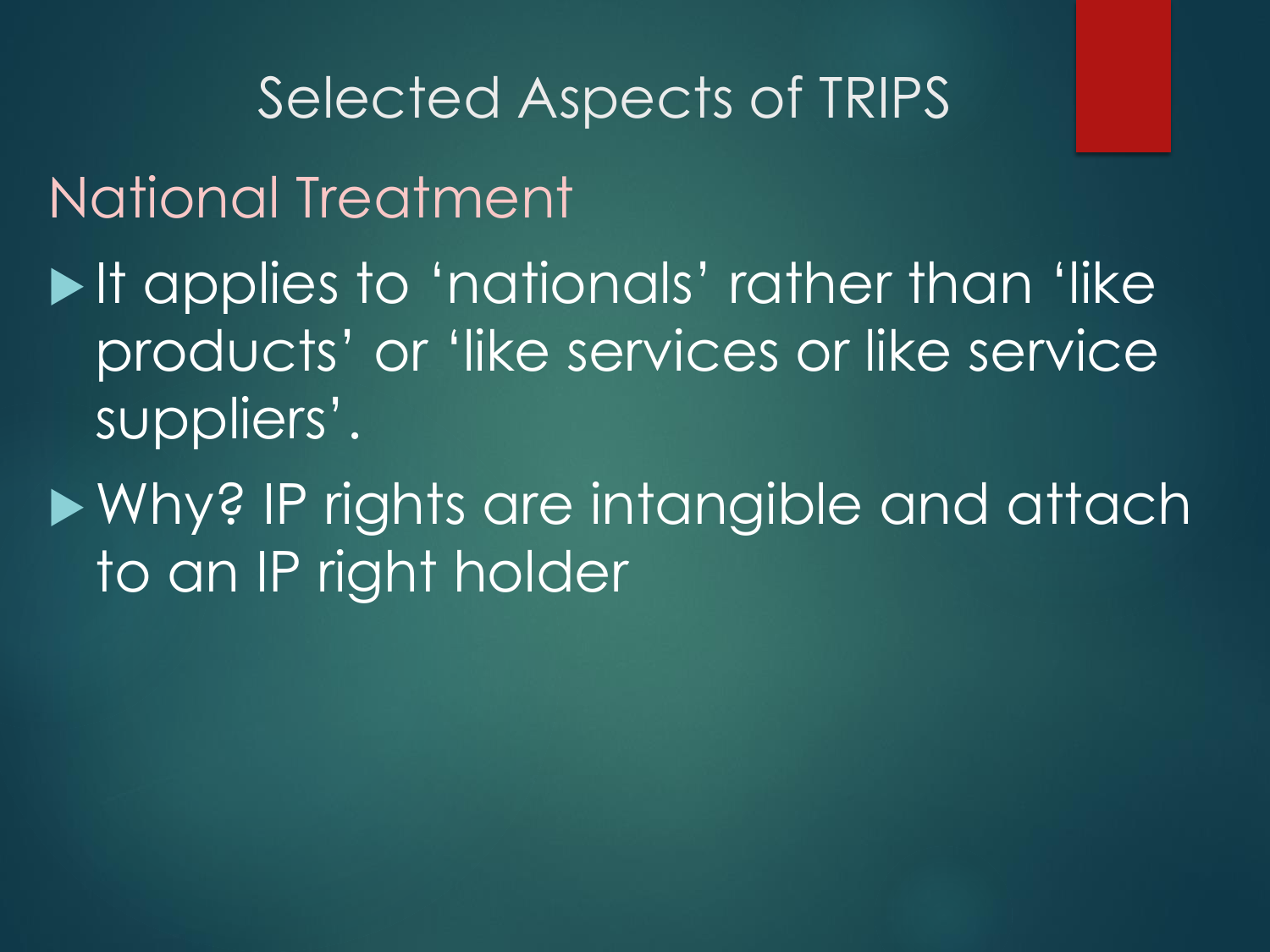- Most-Favoured-Nation (MFN) Treatment Article 4
	- With regard to the protection of intellectual property, any advantage, favour, privilege or immunity granted by a Member to the nationals of any other country shall be accorded immediately and unconditionally to the nationals of all other Members. Exempted from this obligation are any advantage, favour, privilege or immunity accorded by a Member: …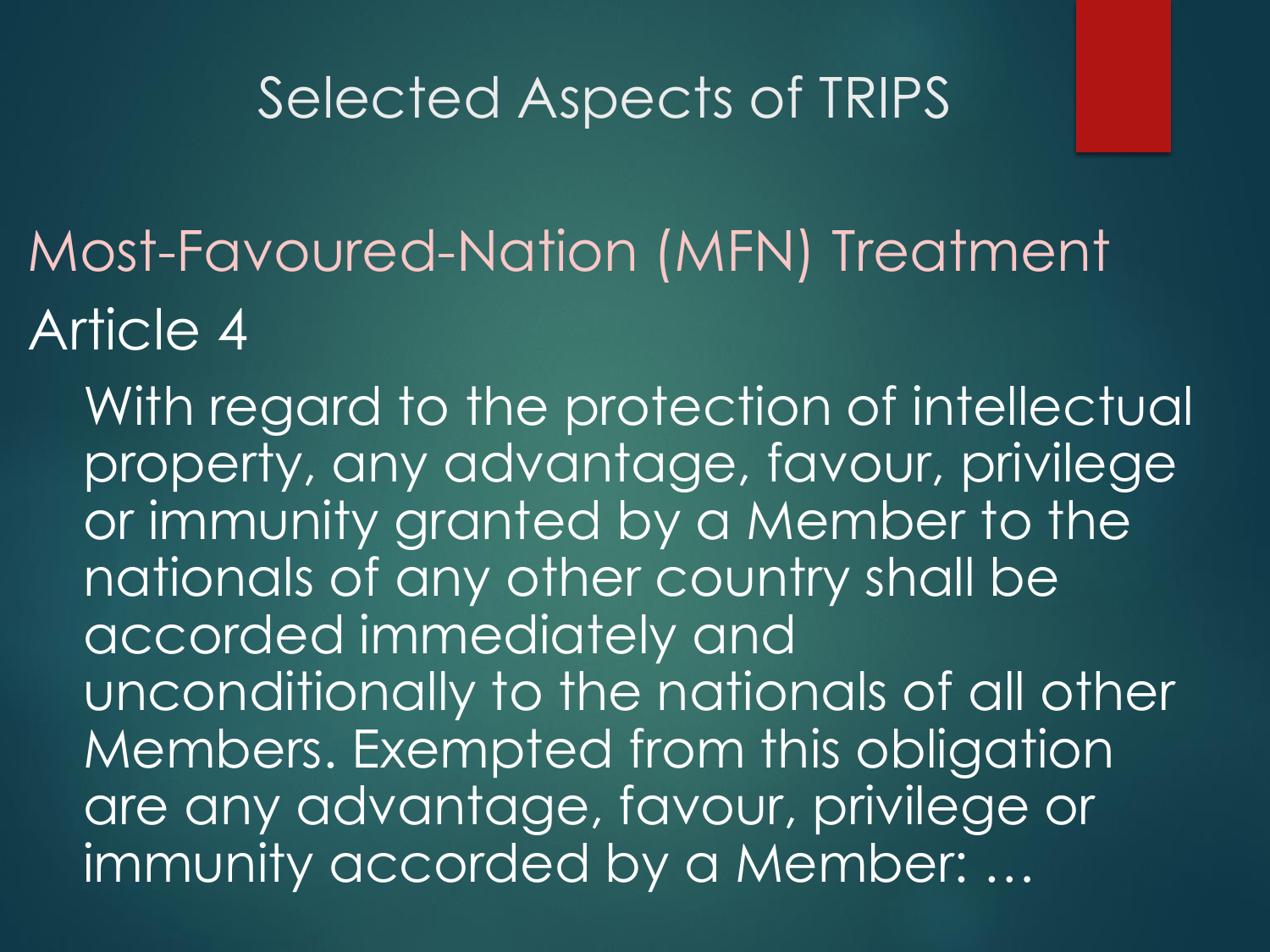#### 1 Facts of the case

- In 2011, Australia passed legislation to introduce the plain packaging of tobacco products
- ▶ Domestic courts and investment arbitration (Philip Morris Asia Ltd v Australia, PCA Case No. 2012-12) – the Australian government prevailed
- **The Dominican Republic, Honduras, Cuba, Indonesia and** Ukraine challenged this measure in 2014 (Australia - Certain Measures Concerning Trademarks, Geographical Indications and Other Plain Packaging Requirements Applicable to Tobacco Products and Packaging (DS435, DS441, DS458, DS467)
- **TRIPS-related complaints: Australia failed to protect to** trademarks rights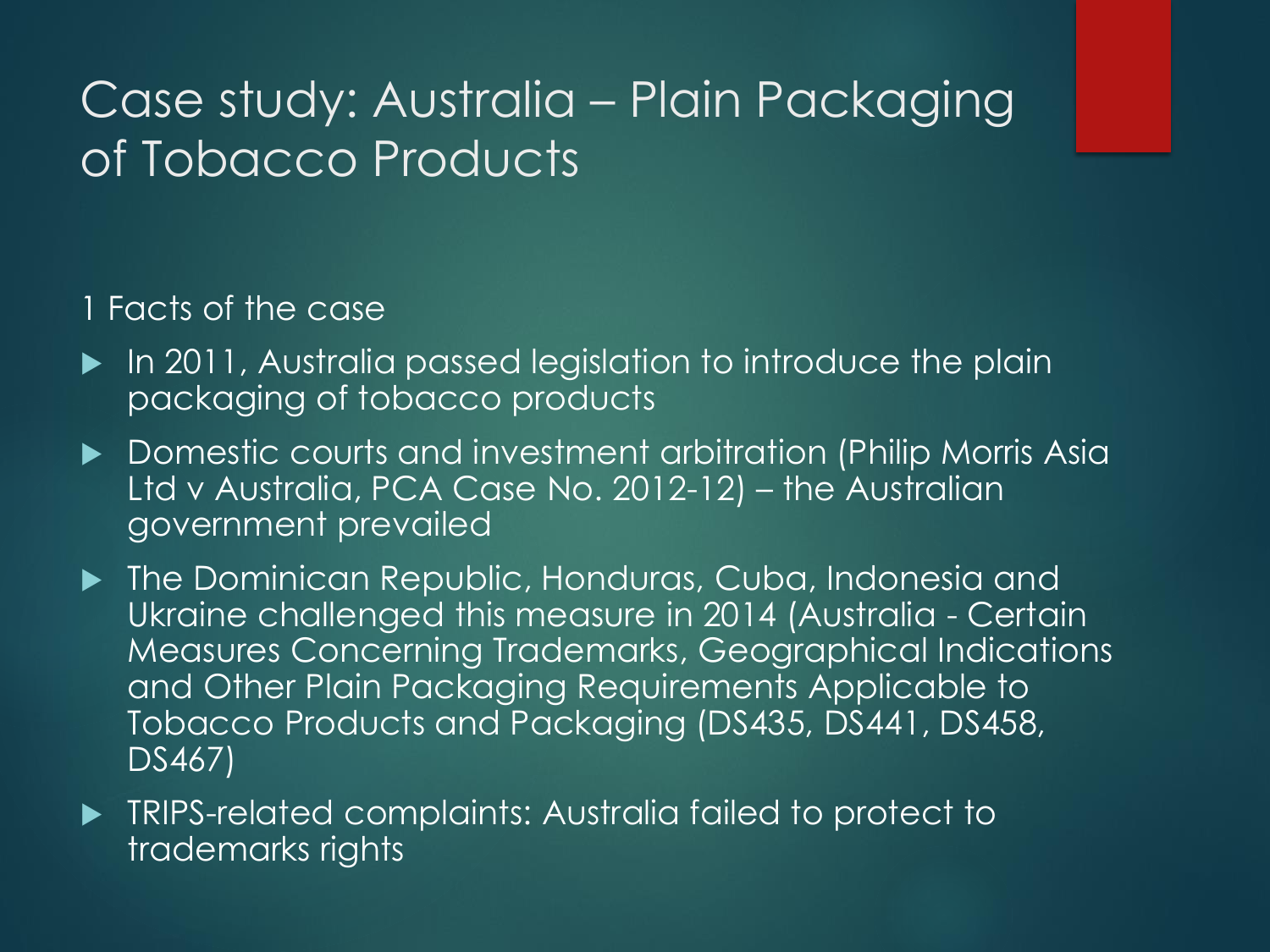2 Panel's decision

**Australia prevailed.** 

- **Panel concluded that the plain packaging measure was a** legitimate public health measure: "…overall smoking prevalence in Australia continued to decrease following the introduction of the [plain packaging] measures"
- It identified a rapid decline in tobacco sales after introduction of the measure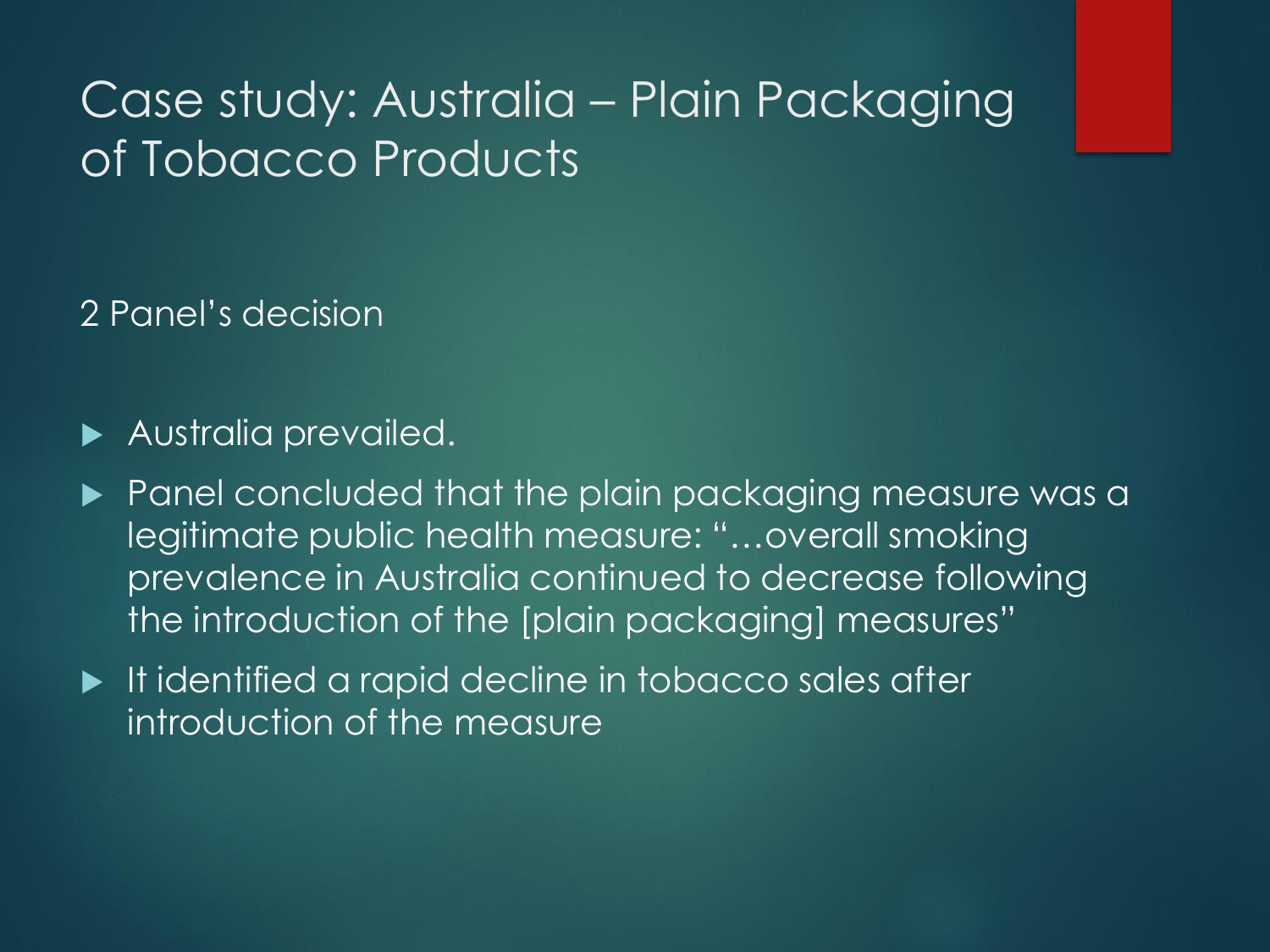#### 2 Panel's decision (cont.)

- $\blacktriangleright$  No breach of TRIPS provisions (Arts 2.1, 15.4, 16.3, 20) was found
- Article 8.1 of the TRIPS Agreement "sheds light on the types of societal interests that may provide a basis for the justification of measures under the specific terms of Article 20, and expressly recognizes public health as such a societal interest."
	- "paragraph 5 of the Doha Declaration invites us to read 'each provision of the TRIPS Agreement' in the light of the object and purpose of the Agreement, as expressed in particular in its objectives and principles, which include Article 8." It added that "WTO Members have further emphasized the importance of public health as a legitimate policy concern in paragraph 4 of the Doha Declaration (7.2587-7.2588)."